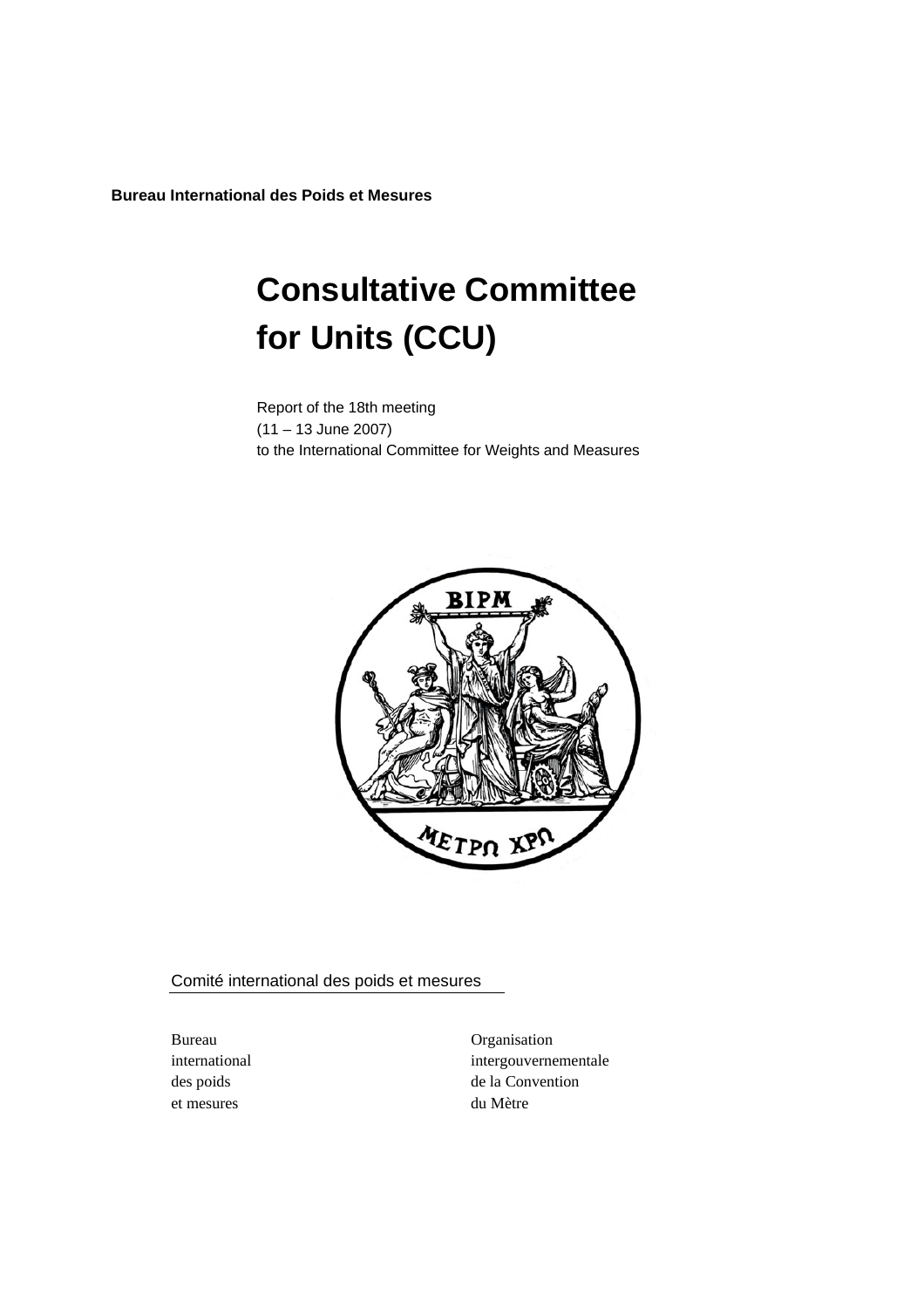Note:

Following a decision made by the International Committee for Weights and Measures at its 92nd meeting in October 2003, Reports of meetings of Consultative Committees will henceforth be published only on the BIPM website in the form presented here.

Full bilingual printed versions in French and English will no longer appear.

> A.J. Wallard, Director BIPM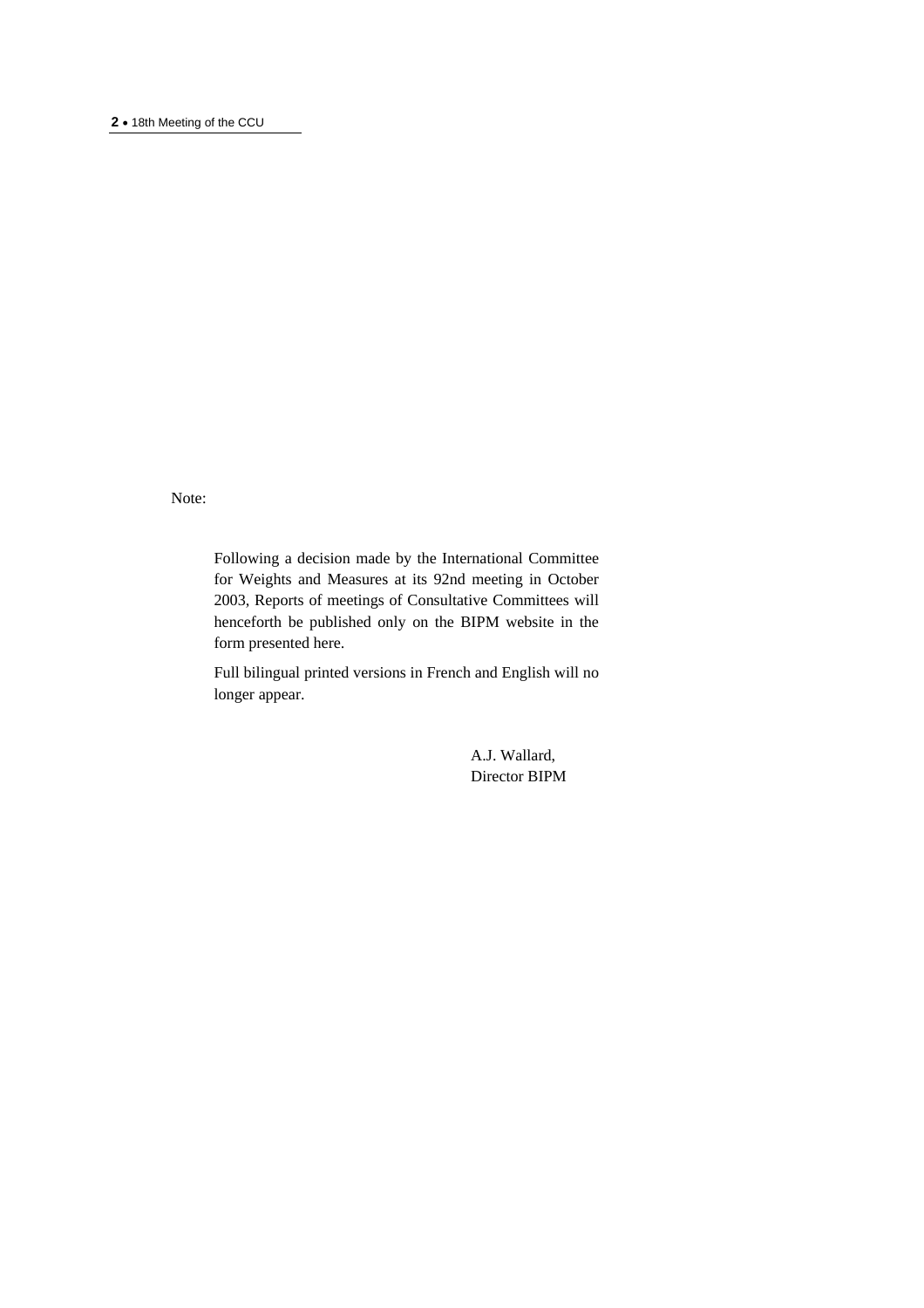# **LIST OF MEMBERS OF THE CONSULTATIVE COMMITTEE FOR UNITS AS OF 11 JUNE 2007**

# **President**

I.M. Mills, International Union of Pure and Applied Chemistry [IUPAC], Commission STU, Emeritus Professor of Chemistry, Department of Chemistry, Reading.

#### **Executive Secretary**

C. Thomas, International Bureau of Weights and Measures [BIPM], Sèvres.

#### **Members**

Centro Español de Metrología [CEM], Madrid. Committee on Data for Science and Technology [CODATA Task Group on Fundamental Constants]. International Astronomical Union [IAU]. International Commission on Illumination [CIE]. International Commission on Radiation Units and Measurements [ICRU]. International Electrotechnical Commission [IEC], Technical Committee 25. International Federation of Clinical Chemistry and Laboratory Medicine [IFCC]. International Organization for Standardization [ISO], Technical Committee 12. International Organization of Legal Metrology [OIML]. International Union of Pure and Applied Chemistry [IUPAC], Commission STU. International Union of Pure and Applied Physics [IUPAP], Commission SUN AMCO. National Institute of Metrology [NIM], Beijing. National Institute of Standards and Technology [NIST], Gaithersburg. National Metrology Institute of Japan, National Institute of Advanced Industrial Science and Technology [NMIJ/AIST], Tsukuba. National Physical Laboratory [NPL], Teddington. Physikalisch-Technische Bundesanstalt [PTB], Braunschweig. State Committee of the Russian Federation for Standardization and Metrology, Rostekhregulirovaniye of Russia [VNIIM], Moscow. M. Himbert. T.J. Quinn.

The Director of the International Bureau of Weights and Measures [BIPM], Sèvres.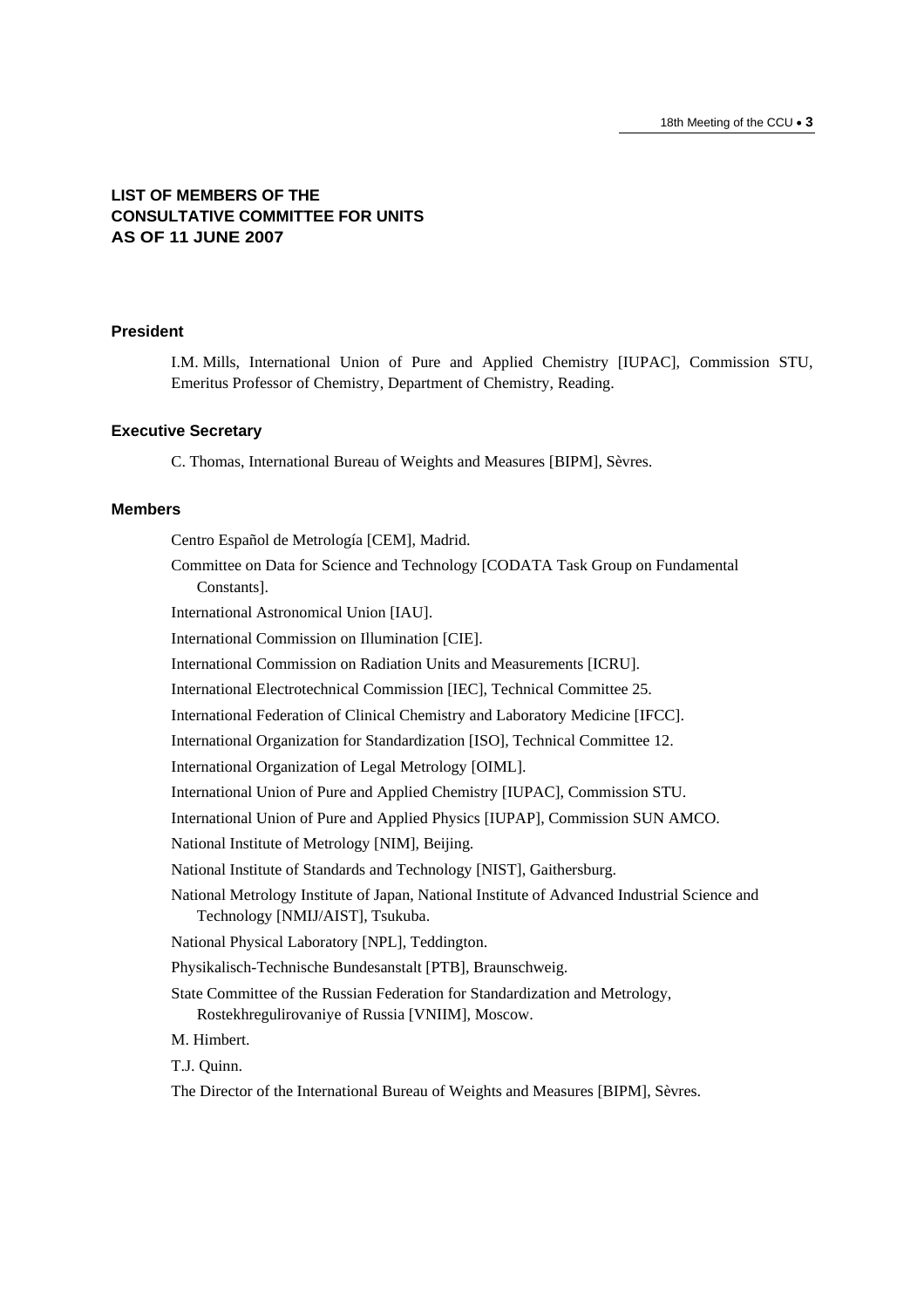# **1 OPENING OF THE MEETING; APPOINTMENT OF THE RAPPORTEUR; APPROVAL OF THE AGENDA**

The Consultative Committee for Units (CCU)\* held its 18th meeting at the International Bureau of Weights and Measures (BIPM), at Sèvres, from 11 to 13 June 2007.

The following were present: J. Bastie (LNE-INM, CIE), C.A. Borghi (IEC/TC 25), N. Capitaine (Observatoire de Paris, IAU), R. Dybkaer (IFCC), J. Flowers (NPL), K. Fujii (NMIJ/AIST), P. Gérôme (ISO), M. Himbert (LNE-INM), Dr S. Karshenboim (VNIIM), A. Leitner (BEV, OIML), Zuliang Lu (NIM), I.M. Mills FRS (President of the CCU, IUPAC), P. Mohr (NIST, IUPAP), D.B. Newell (NIST, CODATA), E. Prieto (CEM), T.J. Quinn CBE FRS (Director Emeritus of the BIPM), B. Siebert (PTB), J. Stenger (PTB), B.N. Taylor (NIST), A. Thompson (NIST), A.J. Thor (ISO/TC 12), A.J. Wallard (Director of the BIPM), Zhonghua Zhang (NIM).

Invited: Ch. Bordé (Académie des Sciences, Paris, IUPAP), R.S. Davis (BIPM), J. Fischer (PTB), M. Gläser (PTB), J. Kovalevsky (Honorary member of the CIPM), M.J.T. Milton (NPL), P. Richard (METAS), M. Stock (BIPM), R.I. Wielgosz (BIPM), T.J. Witt (BIPM) B. Wood (NRC, CODATA).

Also present: P. Giacomo (Director Emeritus of the BIPM); D. Le Coz, J. Miles, and C. Thomas (Executive Secretary of the CCU) from the BIPM.

Excused: R. Kaarls (invited, CIPM), E.R. Williams (invited, NIST), and Zhao Yan (invited, AQSIQ).

Prof. Mills opened the 18th meeting of the CCU noting that this was a large group of people. He then welcomed the new comers and the invited guests, especially Prof. Bordé and Prof. Kovalevsky, members of the Working Group of the French Academy of Sciences on base units and fundamentals constants (as well as Prof. M. Himbert, Dr T.J. Quinn, and Dr C. Thomas) and participants.

Dr Flowers was appointed Rapporteur. Mrs Le Coz and Ms Miles took notes during the discussions.

The agenda was then approved.

# **2 REPORT ON THE 8th EDITION OF THE SI BROCHURE**

The president reported on the fact that since the 17th meeting of the CCU the new 8th edition of the SI Brochure has been published. After a final editing meeting held in Reading in February 2006, at which Terry Quinn, Barry Taylor, Anders Thor, Ian Mills and Claudine Thomas were present, it was

 $\overline{\phantom{a}}$ 

<sup>\*</sup> For the list of acronym[s, click here.](https://www.bipm.org/en/practical_info/acronyms.html)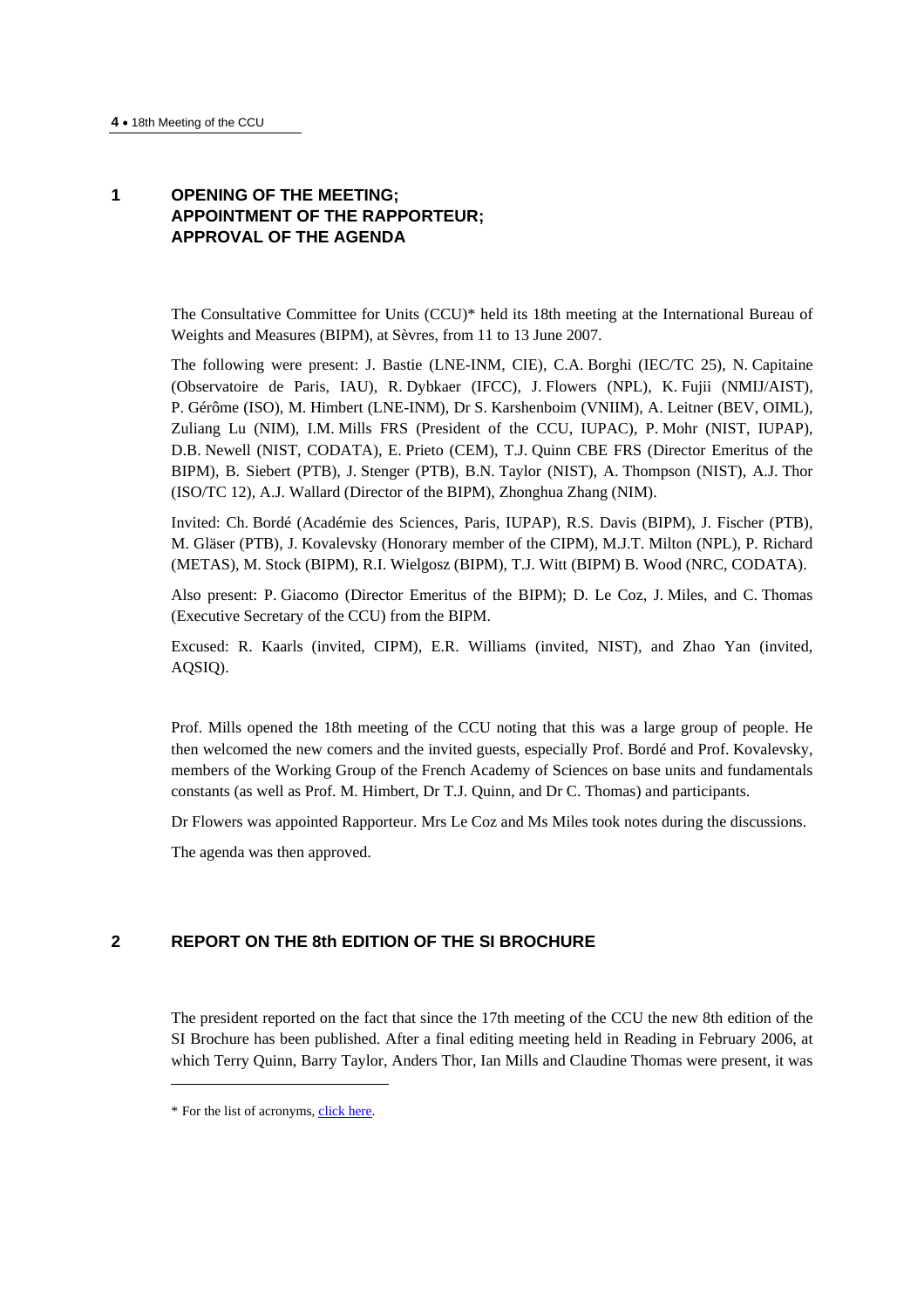finally published in May 2006, on World Metrology Day. It is made up of 180 pages, the first 90 being the French text and the next 90 the English text. The new edition includes many revisions since the previous edition, and a new and extended Chapter 5 on how to write the symbols for quantities and units and how to express the values of quantities in the recommended format.

The Brochure has three appendices. Appendix 1 is a complete record of all the decisions of the CGPM and the CIPM related to the International System of Units (SI) since the first General Conference on Weights and Measures (CGPM) in 1889. These are presented in chronological order, with an index to allow easy location of particular topics.

Appendix 2 consists of the *mise en pratique* for the practical realisation of the definitions of some of the most important units. This is only available from the BIPM website, to allow for more frequent up-dating than is required for the rest of the Brochure.

Appendix 3 is a short summary on units for photochemical and photobiological quantities.

The 8th edition of the SI Brochure is also accompanied, for the first time, by the 4-page **Concise Summary** of the SI. This is available in both English and French, in order to provide a brief guide to the SI for those who do not require the full Brochure.

Finally there is a wallet-sized "micro-brochure", which unfolds to a single A4 size page with the key features of the SI. This is only available in English.

A copyright agreement covering redistribution, authorised translations, and re-branding of these publications is available from the BIPM. A Japanese version of the Brochure has already been authorised, and many more translations are in preparation. Dr Prieto informed the meeting that a Spanish version is in preparation.

There was discussion about the consistency of the format of Appendix 2, since each *mise en pratique* is prepared by the appropriate Consultative Committee (CC) and they are often in different styles. It was agreed that Prof. Wallard and Prof. Mills should take on the task of seeing that they all have a common and appropriate format.

It was agreed that the "adopted constants"  $K_{1-90}$  and  $R_{K-90}$ , and the associated quantities  $V_{90}$ ,  $A_{90}$ ,  $\Omega_{90}$ , etc., which are introduced in Appendix 1, should not be listed as units. They are physical quantities, introduced by CODATA, and may be described as "conventional quantities" used for expressing the results of electrical measurements based on the Josephson and quantum Hall measurements.

# **3 REVIEW OF REPORTS FROM OTHER CONSULTATIVE COMMITTEES AND OTHER GROUPS**

The CIPM Recommendation 1 (CI-2005) asked other Consultative Committees and other groups to prepare reports for the CIPM, and for the CCU at this meeting, on possible changes to the SI. These particularly concern re-definitions of the base units. The meeting included a number of invited participants from these other bodies who were able to present and comment on their reports. The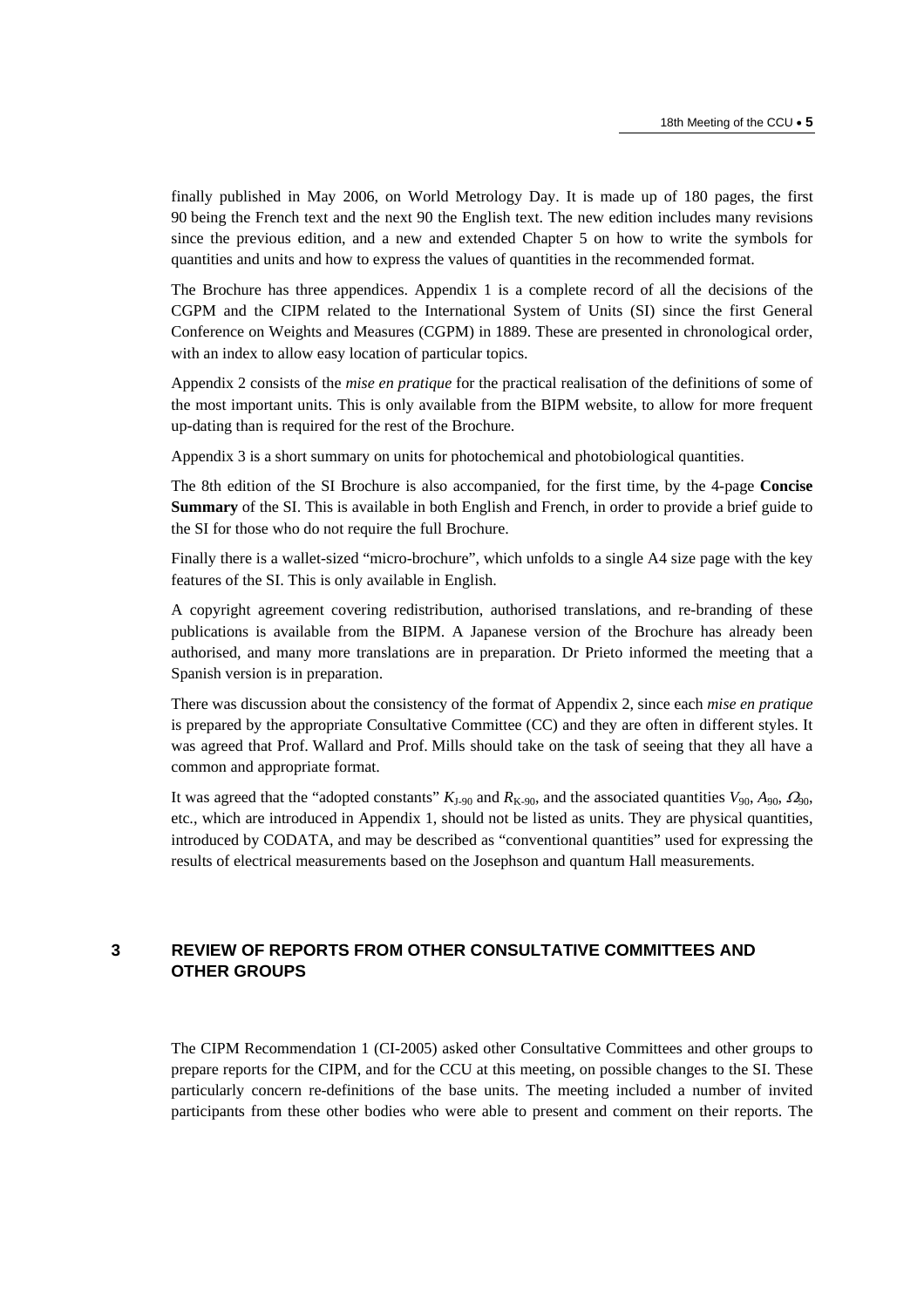President put this discussion into a historical context, saying that the idea of a unit system based on physical constants and atomic invariants was proposed by James Clerk Maxwell in 1870, yet the kilogram in particular is still defined in terms of an artefact manufactured in the 1880s.

# **3.1 Report of the Consultative Committee for Electricity and Magnetism, CCEM**  (presented by Dr Wood)

The CCEM favour a definition of the kilogram and the ampere that fixes the values of *e* and *h*. This is because of the particular benefits this will bring to electrical metrology, by allowing the electrical units to be based on exact values of the constants  $2e/h$  and  $h/e^2$ , which are used in the expressions for  $K_J$  and  $R_K$  in the Josephson and quantum Hall effects.

Prof. Bordé expressed his preference for a system based on a fixed value of  $\mu_0$  and  $Z_0$ . He noted that the change would be very small, since  $\mu_0$  and  $Z_0$  are related through the fine structure constant  $\alpha$ , which is now known with a relative standard uncertainty of only  $7 \times 10^{-10}$ . Dr Wood did not agree, saying that the Josephson effect volt gave an uncertainty of  $3 \times 10^{-10}$  at present, with a potential for further significant improvement, and that this would be compromised by a  $Z_0$  based definition.

Prof. Bordé also remarked that the definition should include a statement of what the elementary charge is. Prof. Mills agreed, but asked that detailed discussion of the precise wording of new definitions should be postponed to a future meeting, advising that our task at this meeting should be to decide the principles on which any new definitions are to be based.

Prof. Bordé observed that the Josephson and quantum Hall relations,  $K_J = 2e/h$  and  $R_K = h/e^2$ , are likely to have small further corrections similar to those that apply to the relations for the energy levels of the hydrogen atom. Dr Taylor observed that no such correction terms have been discovered after, in the case of the Josephson effect, 40 years of investigation. Dr Flowers pointed out that the SI relies on many relationships of physics, which could in future prove to have small correction terms. He also observed that if such correction terms are discovered they could be incorporated into the system at a later date. Dr Taylor added that the relation  $E = mc^2$  was only recently verified at 4.4 parts in  $10^7$ . Dr Newell pointed out the Biot-Savart law, the basis of the present ampere definition, was not as thoroughly experimentally verified as the Josephson relationship. It should be noted that Prof. Bordé maintained his view, saying that he believed there is a hierarchy of formulae in physics, where some are more deeply entrenched than others.

At the end of this discussion the vast majority of those at the meeting were in favour of a new definition of the ampere to fix  $e$ , rather than the present definition to fix  $Z_0$  and  $\mu_0$ .

# **3.2 Report of the Consultative Committee for Mass and Related Quantities, CCM**  (presented by Dr Richard)

The CCM have made two recent (2005) recommendations, one on "Conditions for a new definition of the kilogram", and one on "Preparative steps towards new definitions for the kilogram, ampere, kelvin and mole in terms of fundamental constants".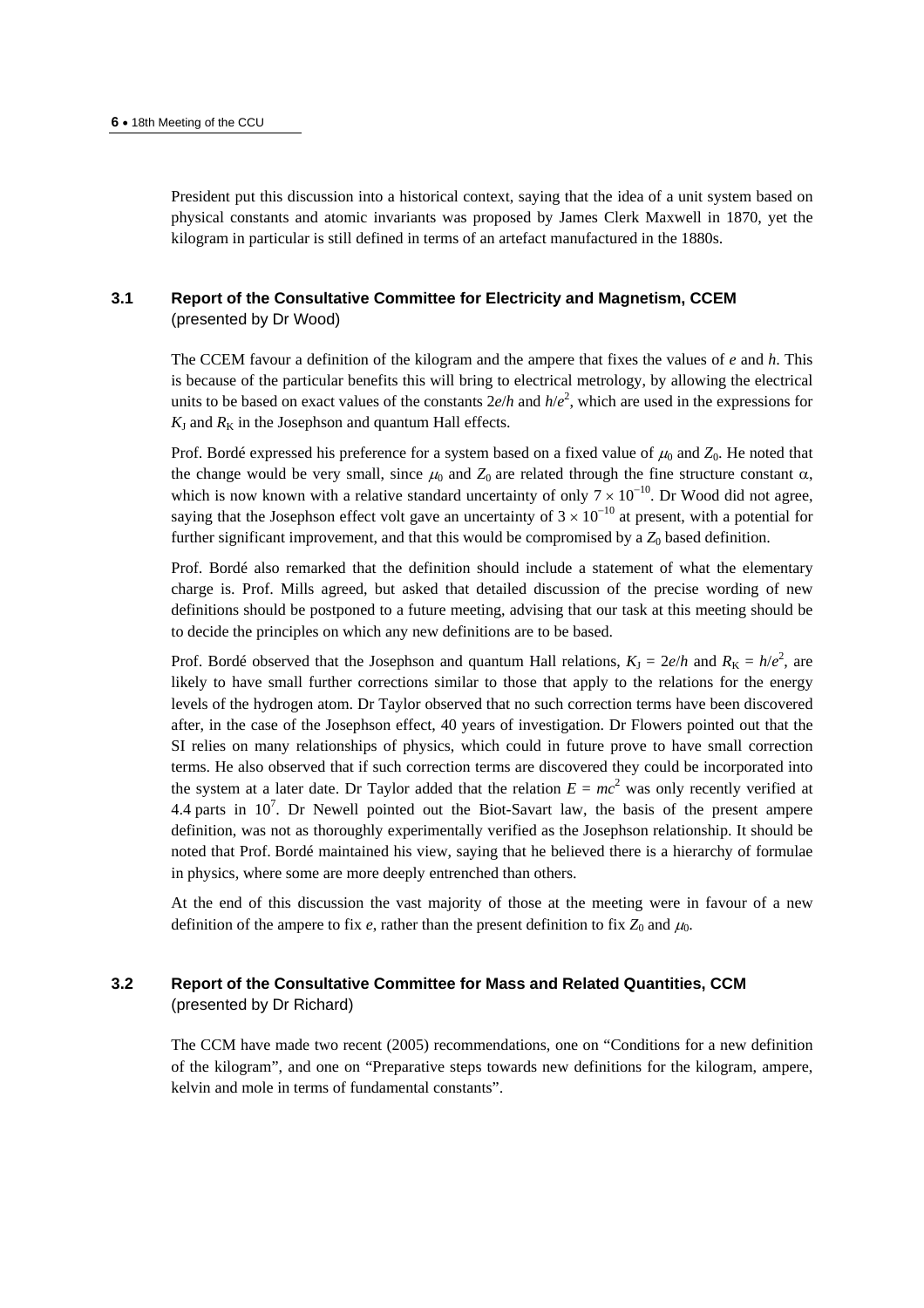The CCM have formed a working group on the silicon crystal density realisation of the kilogram, and their document is CCU/07-14. The CCU noted that in this document they gave the following criteria for redefining the kilogram:

- three independent experiments, one of them being the Avogadro experiment, giving results for the relevant constants with uncertainties less than  $5 \times 10^{-8}$ ; at least one of these should have a relative standard uncertainty of 2 parts in  $10^8$ ;
- agreement between the Avogadro and watt balance experiments at the 95 % level of confidence;
- agreement on a *mise en pratique* to allow dissemination of the definition with continuity at the present level of stability.

They consider the choice between a definition based on the Avogadro or the Planck constant to be equivalent in their effect on mass metrology. They recommend two new task groups, one to review air or inert-gas to vacuum transfer, and one to assist the BIPM in documenting the uncertainty component due to traceability to the international prototype of the kilogram (IPK).

Dr Mohr asked for clarification of the current uncertainty in the mass of the IPK. Dr Davis said that this was currently estimated as 5 μg based on the instability of the working standards. Dr Taylor observed that this takes no account of the uncertainty due to the drift in the mass of the IPK, and of all the platinum iridium mass standards, over the last hundred years since they were made, although it is expected to exist.

Dr Siebert pointed out that the "confidence level" is not a well defined concept for such a small number of results. It was accepted that the results would have to be considered individually to determine confidence in the agreement, as is done in the CODATA reviews. Dr Taylor observed that if the recommendation of the CCM is taken literally, then if the Avogadro experiment fails to produce an acceptable result we would never go forward. Dr Richard and Dr Gläser agreed that the criteria presented could be reconsidered at a later date.

There was some discussion of the chosen value of uncertainty in the realisation of the kilogram following redefinition. Although it was agreed that 2 in  $10^8$  suggested by the CCM was a reasonable value, some members felt it was too cautious. Suggestions ranged between 2 and 5 parts in  $10^8$ , but there was no consensus on fixing an exact value. Prof. Mills summed up the discussion saying that we all agree that the discrepancies must be resolved, but that we do not need to agree now on the exact level of uncertainty required.

The need for watt balance realisations after a redefinition was discussed. Dr Quinn suggested that no watt balance measurements will be needed immediately after redefinition since prototype masses are stable enough for 10 to 15 years. Then another absolute realisation could be made. Several members pointed out that although this may be the case in principle, continuity of experimental effort was needed in practice and multiple experiments were preferable to ensure reliable data.

#### **3.3 Progress on the international Avogadro experiment** (presented by Dr Fujii)

Dr Fujii reported on progress of the international Avogadro experiment. This involves eight NMIs, working to re-evaluate the Avogadro constant by the silicon crystal density experiment. They are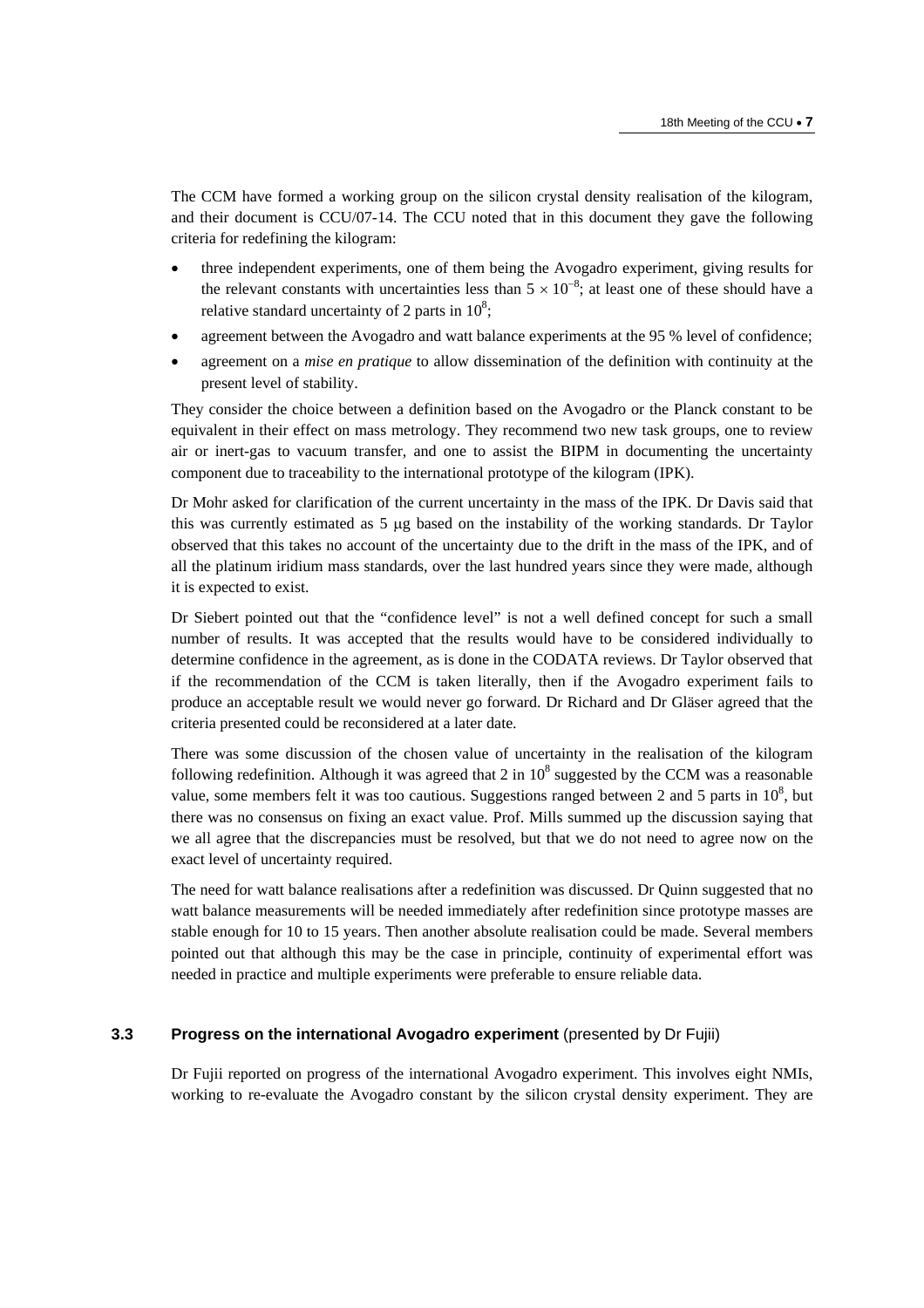using an isotopically enhanced sample of silicon which is 99.995 % pure  $^{28}$ Si, to reduce uncertainty from the imperfectly known abundance of  $^{29}Si$  and silicon  $^{30}Si$ . Other aspects of the experiment are also being addressed to reduce all contributions to the uncertainty. The target uncertainty in the result for the Avogadro constant is 2.1 parts in  $10^8$  (compared with 2.9 in  $10^7$  for the previous measurement and a 1 in  $10^6$  discrepancy with the watt balance measurement of *h*). 5.7 kg of the isotopically enhanced material has been produced, which will be sufficient for two spheres. The material is being sent to the NMIA for polishing. The final result is expected in 2010.

# **3.4 Discussion paper on "New definitions of the kilogram"** (presented by Dr Gläser)

This paper, CCU/07-06, is a summary of the *Metrologia* paper of Becker *et al.* (*Metrologia,* 2007, **44**, 1-14). In this paper alternative definitions for the kilogram and the mole are discussed. Their preference is for a definition of the kilogram based on the mass of carbon 12, since they regard a definition based on the Planck constant as too obscure to be acceptable. They also suggest defining the SI volt by fixing the ratio *h*/*e*.

Prof. Mills expressed the view that it would be desirable not to change the present choice of seven base units, since this would probably not be welcomed by the members of the CGPM, and might indeed cause confusion in the world of metrology in general. He also observed that defining the second by fixing an atomic property, the hyperfine splitting frequency of the caesium atom  $\Delta v_{\text{HFS}}$ , and defining the metre by fixing a fundamental constant, the speed of light in vacuum *c*, has proved quite acceptable. The extension to defining other units in terms of fixed values of the fundamental constants is not so great a step. He reminded the meeting of the possibility of wording a definition to include both a statement of the fixed value of a physical constant and a more traditional statement in terms of a physical experiment, as suggested in document CCU/07-10.

Dr Wood asked if the suggestions of Mills *et al*. in their *Metrologia* paper would be acceptable to the mass community. Dr Gläser said that the CCM was neutral on the choice of definition for the kilogram, and that his presentation of a preference for the Avogadro definition represented only the views of the authors of the Becker *et al*. paper.

Dr Karshenboim argued that the scientific issues should override arguments about the desirability of a definition that is simple to comprehend. There followed a discussion about the difficulty of explaining a Planck constant based definition in simple words. However the general conclusion was that the best definition on metrological and scientific grounds should be chosen rather than compromising to make it easier to understand.

#### **3.5 Report of the Working Group of the Académie des Sciences**

(presented by Prof. Kovalevsky)

There were five members of the Working Group of the Académie des Sciences at our meeting, including Prof. Kovalevsky, the chairman. Their report is document CCU/07-05.

In their report they express a preference for a definition of the kilogram to fix *h* (agreed by all members of the group), and they recommend that the change should not be made until the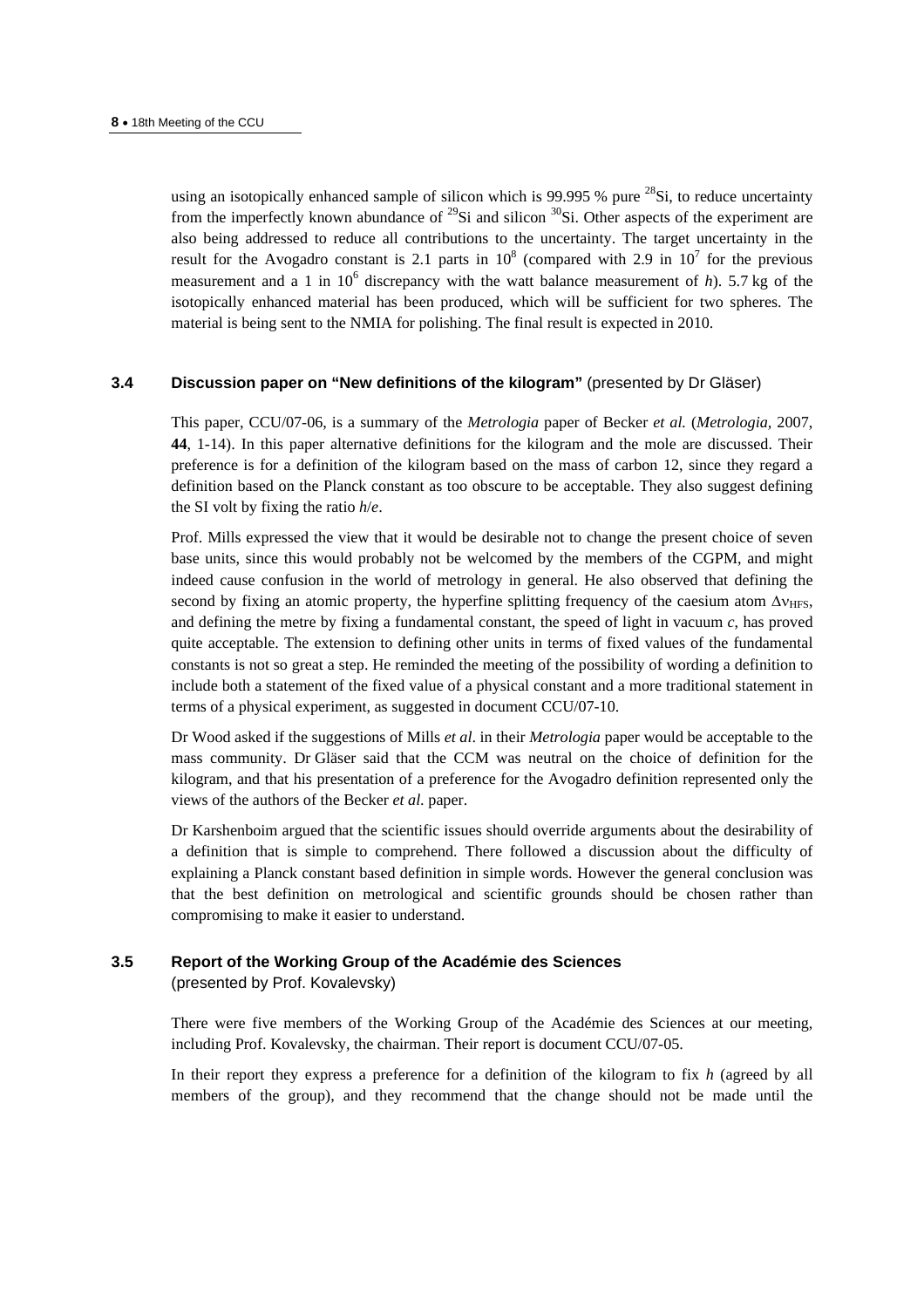discrepancy with the Avogadro result is resolved. They also recommend defining the ampere to fix  $q_p$  (this was a majority decision). A definition to fix  $q_p$ , the Planck charge, is equivalent to fixing  $\mu_0$ , or *Z*0, which is the current definition of the ampere. Dr Mohr asked whether the majority for fixing *q*p was close. Prof. Kovalevsky said that it was a comfortable majority.

Prof. Bordé presented his view that it is preferable to fix  $q_p$ ,  $\mu_0$ , and  $Z_0$ , which he has also expressed in his paper CCU/07-17. There followed a further general discussion on the reliability of the relations  $K_J = 2e/h$  and  $R_K = h/e^2$ . Prof. Bordé is of the opinion that further correction terms could be discovered, and that some physical relations were more soundly based than others. The more pragmatic view of the majority present was that such terms will be taken into account if and when they arise, but until then the relations can be taken as exact. The majority were clearly in favour of re-defining the ampere to fix  $e$ , rather than to retain the present definition to fix  $\mu_0$ .

#### **3.6 Report of the Consultative Committee for Thermometry , CCT**

(presented by Dr Fischer)

A task group of the CCT has considered the proposed change in the definition of the kelvin to one based on a fixed value of the Boltzmann constant, in place of the present definition based on the temperature of the triple point of water. Their views are reported in CCU/07-12. They recommend that this change should go ahead in 2011, by when the outcome of a number of experiments currently in progress to improve the knowledge of *k* will be available. This change would neither require nor prevent any change to ITS-90.

The advantages of the new definition would be: it would no longer depend on the properties of a particular material, that is difficult to purify and that requires a specified isotopic composition; it would no longer be a definition specified at one particular temperature, but one that could be realised at any temperature; and it would be a definition expressed in terms of a fundamental constant.

In response to questions, Dr Fischer agreed that the redefinition could go ahead with only the present knowledge of *k*, with no loss – but perhaps little improvement – in the accuracy with which we could realise the kelvin. Prof. Mills reminded the meeting of our conclusion at earlier sessions that major changes to the SI would best be made all at one time. If the change in the kelvin were agreed but the change in the kilogram were still awaiting new data, then the change would best await resolution of the kilogram issue.

The explicit constant definition of the kelvin was preferred by the CCT, since it carries no assumption of the measurement method.

Dr Fujii expressed a concern of the Japanese committee on units about the practical implementation of temperature measurement, but was reassured by Dr Fischer that the ITS-90 will remain unchanged following the redefinition and will continue to be used in the same way.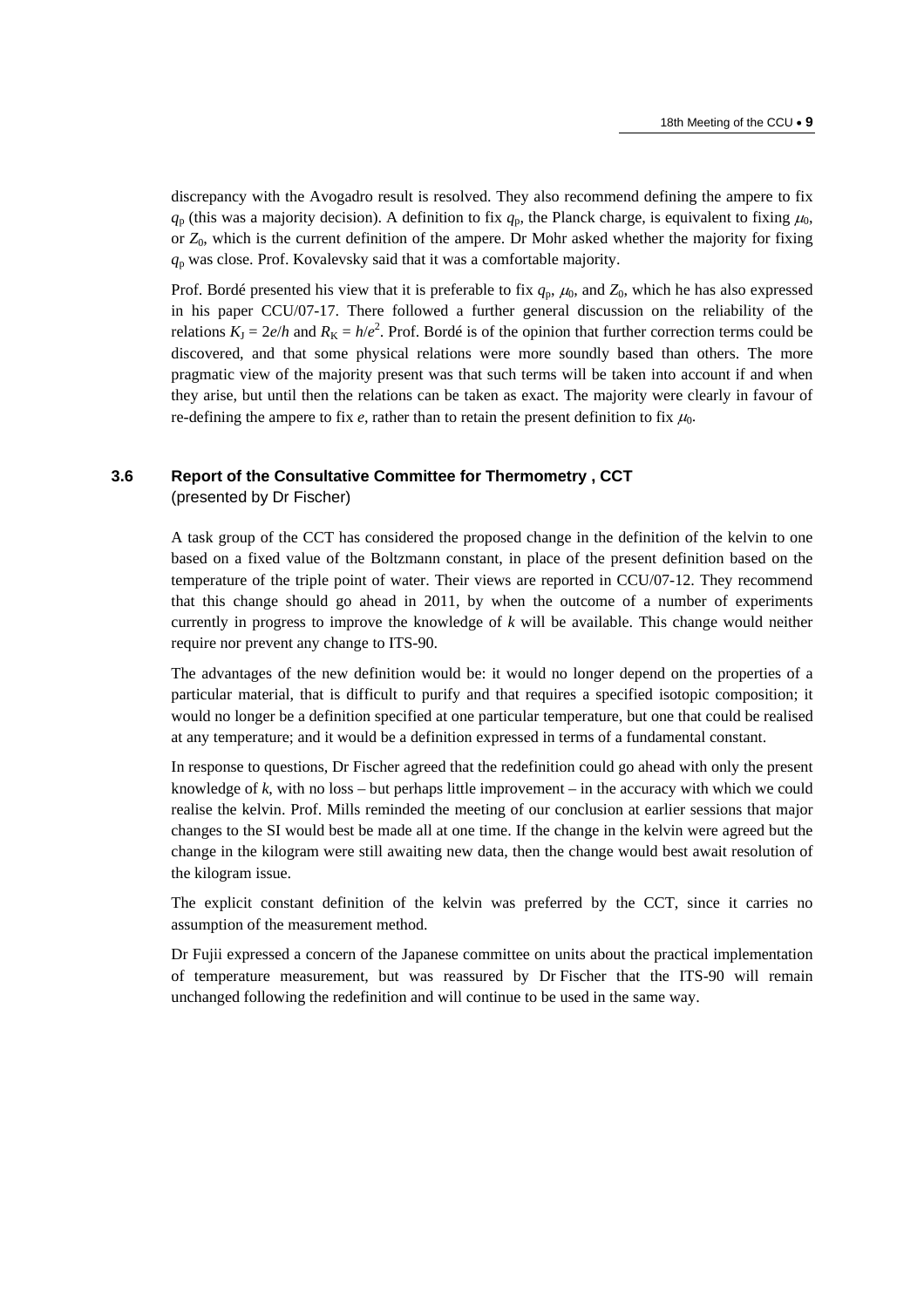# **3.7 Report of the Consultative Committee for Amount of Substance: Metrology in Chemistry, CCQM** (presented by Dr Milton)

The recommendation of the CCQM is document CCU/07-11. Dr Milton also submitted his views in CCU/07-16. He feels that there is some confusion in the user community over the quantity amount of substance, and the unit mole. He favours – as does the CCQM – keeping amount of substance as a base quantity with its own dimension, and its own unit mole. However the  $(1 + \kappa)$  factor is likely to cause confusion. There was an extended discussion of this problem. Prof. Mills and Dr Taylor expressed some regret about its introduction. Prof. Mills suggested that another paper clarifying the situation would be appropriate, for the benefit of the chemical community. Dr Wielgosz said that a group within the CCQM was working on such a paper. (Subsequent to this meeting Dr Taylor has submitted a clarifying paper, which is available as document CCU/07-22.)

## **3.8 Report of ISO/TC 12** (presented by Dr Thor)

This report is paper CCU/07-13. They recommend a definition of the kilogram related to the mass of a carbon 12 atom. Fixing the values of  $e$ ,  $k$  and  $N_A$  to redefine the ampere, the kelvin and the mole were accepted. Dr Thor proposed that the kilogram and the kilomole should both be base units, and that they should both be given new names that do not include a prefix. The chairman curtailed a discussion of new names since this had been rejected at previous meetings. Dr Thor also proposed that the meeting should endorse his systematic view of the origin of a system of units as dependent on first defining a system of quantities. Dr Taylor and Dr Quinn both expressed reservations with the description of this in the introduction to CCU/07-13; this is an idealised view, and is not how things actually developed. Prof. Mills suggested that there is nothing wrong with the report, but that it was not appropriate to pursue formal adoption.

#### **3.9 Report of IEC/TC 25** (presented by Prof. Borghi)

This report is CCU/07-15. IEC/TC 25 established an *ad hoc* working group to consider new definitions for the ampere, which has met twice over the last 12 months. All but one member of the group were in favour of a redefinition to fix the value of *e*.

# **3.10 Report form IUPAP** (presented by Dr Mohr)

This report is CCU/07-19. Because there has been no significant interaction with the IUPAP commissions, this report is not a consensus but is largely the views of Dr Mohr and Prof. Bordé. The choice between fixing  $e$  or fixing  $Z_0$  to redefine the ampere is an issue.

Dr Mohr presented his personal preference for fixing *e* because of the advantage it offers for fixing the values of the theoretical expressions for  $K<sub>J</sub>$  and  $R<sub>K</sub>$ . There followed further discussion of this issue, on which Prof. Bordé preferred the contrary view. In the end of the discussion Prof. Mills observed that although he had great respect for Prof. Bordé's views, it was clear that the feeling of the meeting was a preference for defining the ampere to fix *e*.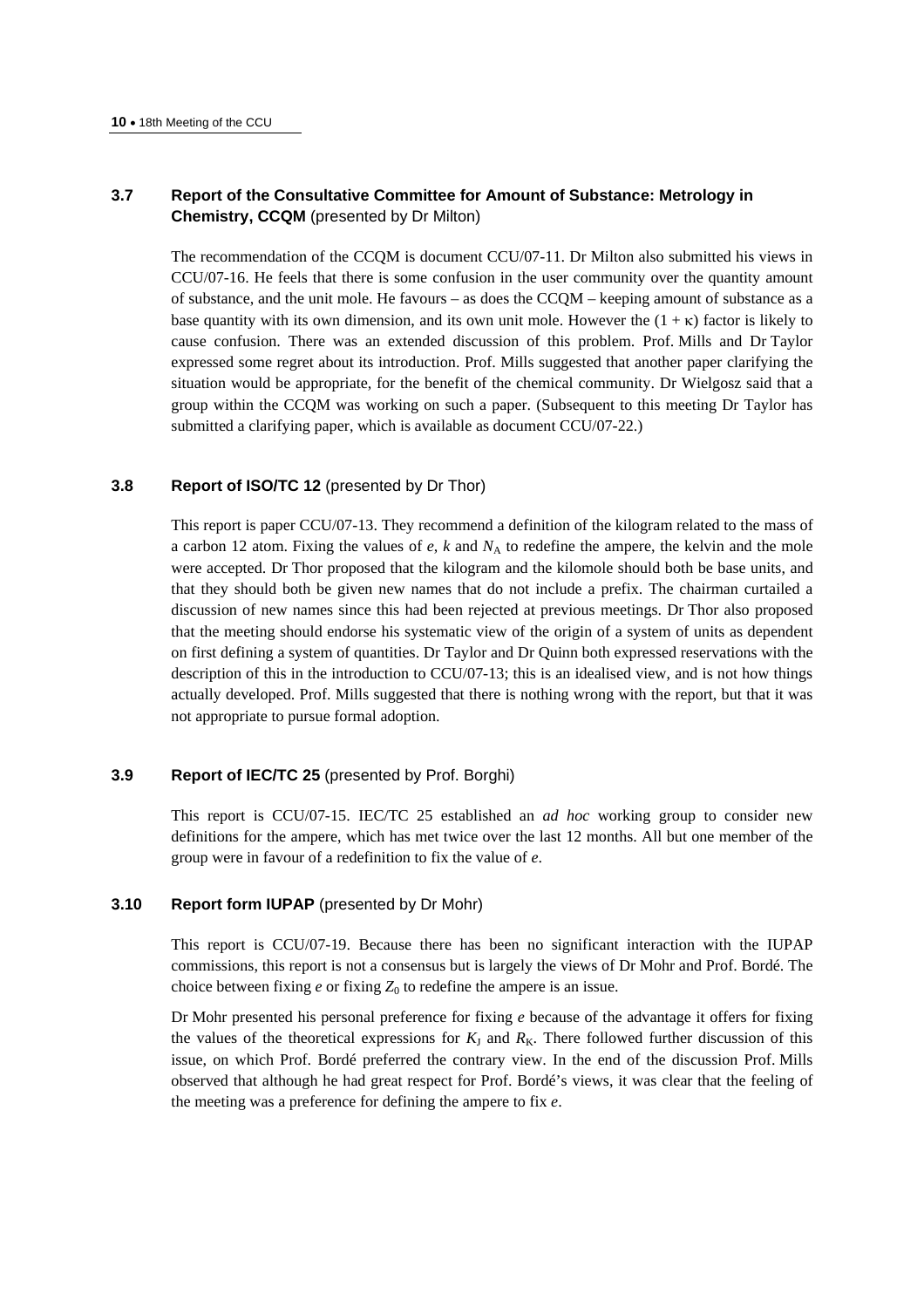## **3.11 Report of the Consultative Committee for Photometry and Radiometry, CCPR**  (presented by Dr Stock)

This report is CCU/07-18. Redefinition of the candela is being discussed, but is still considered to be far in the future. The necessary experiments to realise a quantum definition have still to improve by several orders of magnitude to allow a quantum definition of the candela.

# **4 PHYSIOLOGICAL QUANTITIES AND UNITS**

Dr Quinn reminded the meeting of the importance of physiological quantities and units. He felt that this issue should be tabled for our next meeting. Prof. Wallard suggested that a cross-CC working group should be set up, with representation from the CCU, CCQM, and others. He undertook to work on this. Dr Stock said that it was the view of the CCPR that photometry was a special case of biological units and that the candela should remain as a base unit. In the ensuing discussion some members thought that candela belonged conceptually with other biological units, and that these should be in a separate section of the SI. Dr Stock said that lighting is an important industry which deserves special attention. Dr Milton said that the biological community was not clear on the issue of units, and that this was a big opportunity to open the door to that community and show them how to build a system of units. Prof. Wallard accepted that he should work to bring this about.

## **5 DRAFTING THE WORDS FOR REVISED DEFINITIONS OF UNITS**

There was a general discussion on the form of words that should be used for new definitions. Although there was no general agreement, there was increasing support of a form of words based on the value of a fundamental constant fixed by the definition, although definitions should also include clarification in terms of a physical effect. Prof. Mills agreed that there were many complications in producing satisfactory wording and that this should be discussed at the next CCU.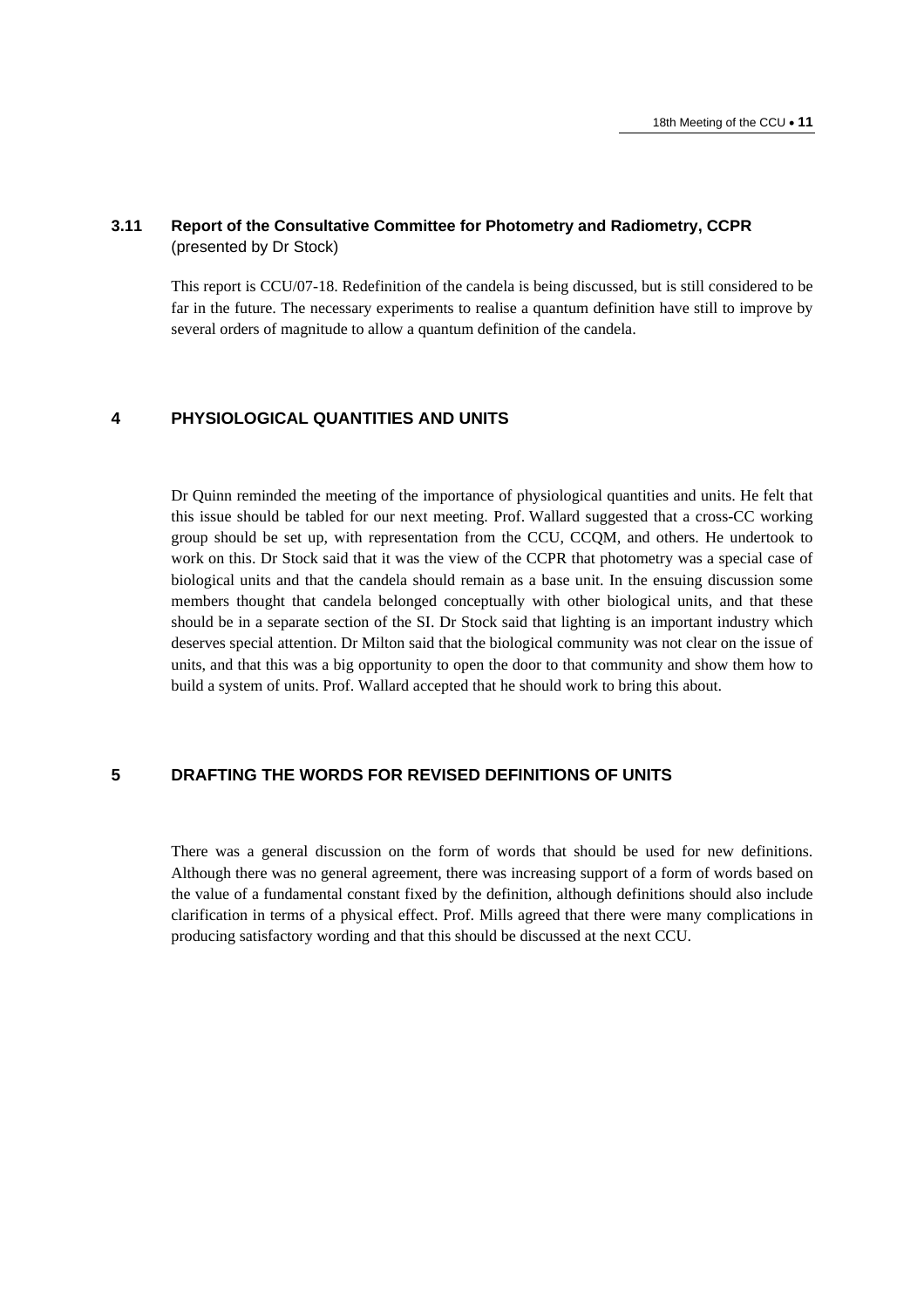## **6 THE DECIMAL MARKER**

Dr Thompson reported that although the use of both the comma and point on the line as decimal markers had been accepted by ISO and IEC their staff are not implementing this in document publication. The CCU felt that this was unacceptable and a letter to the secretary general of ISO was drafted by Prof. Wallard and Prof. Mills, and approved by the meeting.

# **7 REPORT FROM THE CCU TO BE PRESENTED TO THE CGPM AT ITS 23rd MEETING IN NOVEMBER**

Prof. Mills reviewed his conclusions as to what he should report to the CGPM at the meeting in November as follows.

- The only true invariants of nature that can be used to define the base units of the SI are the fundamental constants of physics or the properties of simple atoms. This is the subject of quantum metrology, and our objective should be to define all the base units of the SI in this way.
- Although it is clearly desirable to adopt simple definitions that are easy to comprehend, especially for non-experts in modern theoretical physics, the nature of modern quantum physics is such that this is not always possible. This problem may be to some extent alleviated by offering simple *mises en pratique* for the realisation of the definitions, and it is important to pay attention to this. However the fundamental principles of the definition of a base unit should be clearly distinguished from its realisation, which may often be achieved in a variety of different ways.
- The principles behind any new definition of a base unit may be conveniently summarised by stating which of the fundamental constants are fixed by each definition.
- All changes to the definitions of base units should be made to preserve continuity in the values of the constants concerned, by making use of the latest CODATA estimates of the values of the fundamental constants at the time of adopting any new definitions. Here "continuity" means that measurements made using the new definitions should agree with measurements made using the old definitions to the extent that the uncertainty of measurements allow.
- The actual words used to express the definition of a base unit may usually be formulated in a variety of different ways for the same definition. This is an important aspect of the definition. Although it is desirable to decide the principles of each definition as soon as possible if the new definitions are to be implemented in 2011 (as discussed at our meeting), the words used to express each definition require careful consideration, and do not have to be finally decided until perhaps 2009 for a change to be implemented in 2011.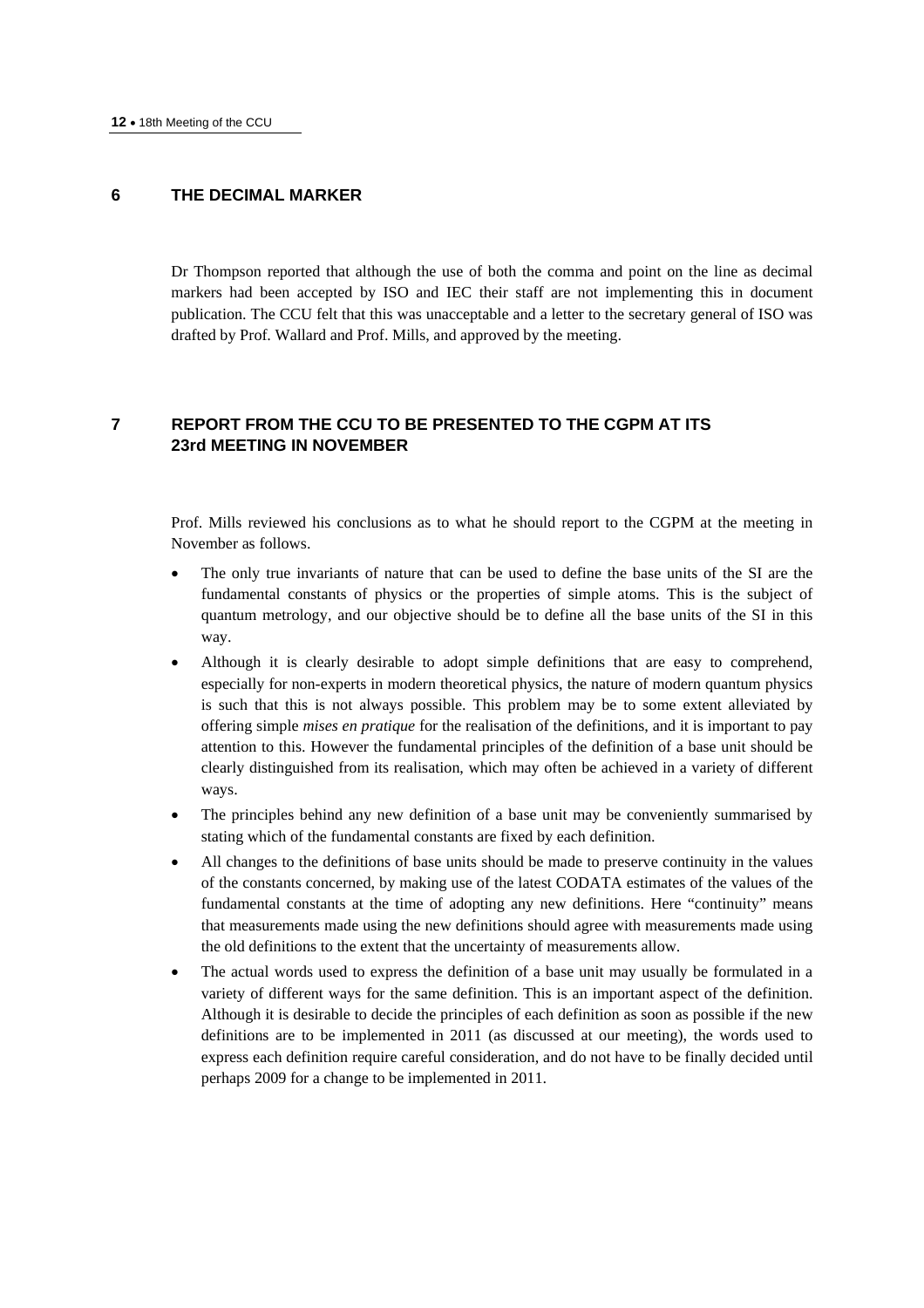- The meeting was unanimous in agreeing that a new definition of the **kelvin**, unit of thermodynamic temperature, should be adopted to fix the value of the Boltzmann constant *k* (or  $k_B$ ). This would escape the dependence of the present definition on the properties of a particular material which is difficult to realise (pure water of a specified isotopic composition), and replace it by a definition referenced instead to a fundamental constant. If this change is made, *k* would become an exactly known constant, and the temperature of the triple point of water  $T_{\text{TPW}}$ would become an experimental quantity. The relative standard uncertainty in  $T<sub>TPW</sub>$  if the change were to be made now would be 0.46 mK. This uncertainty in  $T_{TPW}$  would not significantly change the thermodynamic uncertainty in measurements of temperature on the International Temperature Scale ITS-90.
- Of the two alternative ways of defining the **kilogram** in terms of a fundamental constant, the meeting recognised that a definition in terms of the mass of a particle (such as the carbon 12 atom, which would fix the value of the Avogadro constant  $N_A$ ) has the advantage of ease of comprehension. However a definition to fix the value of the Planck constant *h* is more closely related to modern quantum physics, is not dependent on an arbitrarily chosen particle, and has significant advantages for electrical metrology as discussed below. The feeling of the majority in the meeting of the CCU was clearly in favour of a **new definition of the kilogram to fix the Planck constant**  $h$  rather than the Avogadro constant  $N_A$ . There was also a clear feeling that a new definition of the kilogram should not be implemented until the present inconsistency between the XRCD measurements of  $N_A$  and the watt balance measurements of  $h$  has been satisfactorily resolved. The meeting wished to encourage all further experiments to better determine the values of the Planck constant and the Avogadro constant.
- The possible difficulty of comprehending a definition of the kilogram that fixes *h* would be mitigated by emphasising the intention that one way of realising the new definition will be to maintain one or more mass standards at the BIPM as references whose values will be measured from time to time by a watt balance (or any other method linked to *h* directly). In this way the present close coordination of practical mass standards throughout the world will be maintained, but the unit of mass will be linked by the new definition to an invariant of nature, *h*, rather than to a prototype whose mass is known to be drifting with time. However there will be nothing to stop any laboratory at any time making its own direct measurement of mass using the new definition in the same way that it can directly realise the second or the metre at present.
- Regarding the definition of the **ampere**, the choice is between defining the ampere to fix the value of  $\mu_0$ , and hence also  $\varepsilon_0$ ,  $Z_0$  (and  $q_P$  if *h* is fixed), leaving the elementary charge *e* to be determined experimentally, or defining the ampere to fix *e*, leaving either the constants  $\mu_0$ ,  $\varepsilon_0$ ,  $Z_0$ or the constant  $q<sub>P</sub>$  to be determined experimentally. The CCU meeting was strongly in favour of a definition to fix the elementary charge *e*. The meeting felt that defining the kilogram to fix *h* and the ampere to fix *e* would be a significant advantage for electrical metrology, despite the possibility of small correction terms to the relations  $K_J = 2e/h$  and  $R_K = h/e^2$  being one day discovered.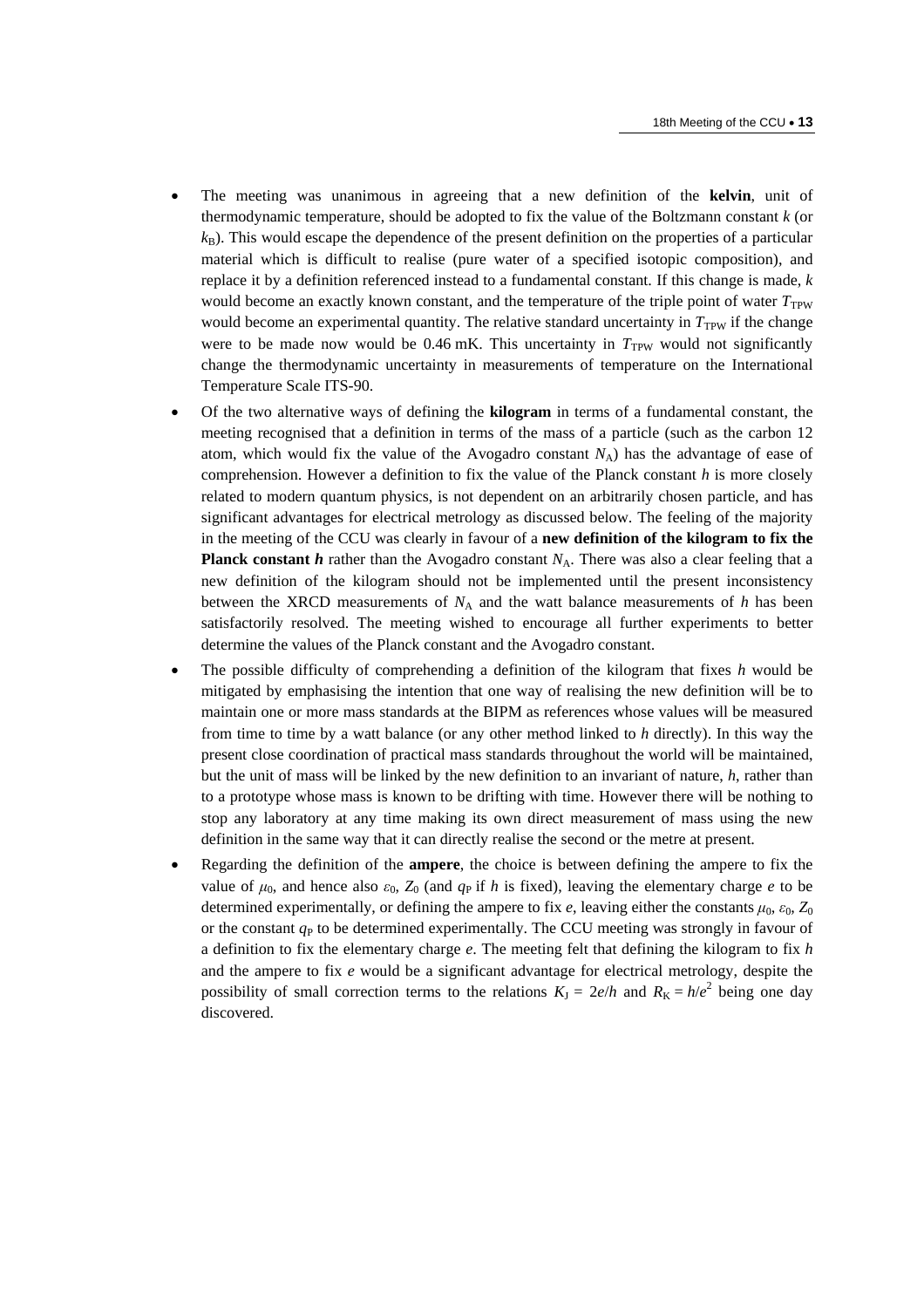- Regarding the definition of the **mole**, the CCU believes that it is important to retain the present situation in which 'amount of substance' is regarded as a base quantity with its own dimension, with the mole as the corresponding base unit. The CCU recommends a new definition of the mole to fix  $N_A$  in place of the present definition to fix the molar mass of carbon 12,  $M(^{12}C)$ . This would be simpler and thus desirable, and would have the advantage that the definition of the mole would no longer be dependent on the definition of the kilogram. The change would mean that the value of  $M(^{12}C)$  would become an experimental quantity, but the uncertainty in its value would be only  $1.4 \times 10^{-9}$  which is so small that it would have no impact on chemical metrology.
- The CCU is not recommending any change in the present definition of the candela.

# **8 DATE OF NEXT MEETING**

It was decided that it would be appropriate to hold a meeting in two years time, around June 2009. The main purpose would be to agree the form and wording of the new definitions, and *mise en pratique* for their implementation. We should thus plan to draft a revised chapter 2 of the SI Brochure, and we should work on this during the coming years. Prof. Mills will initiate the process in advance of the meeting by circulating documents.

> Dr J. Flowers, Rapporteur November 2007